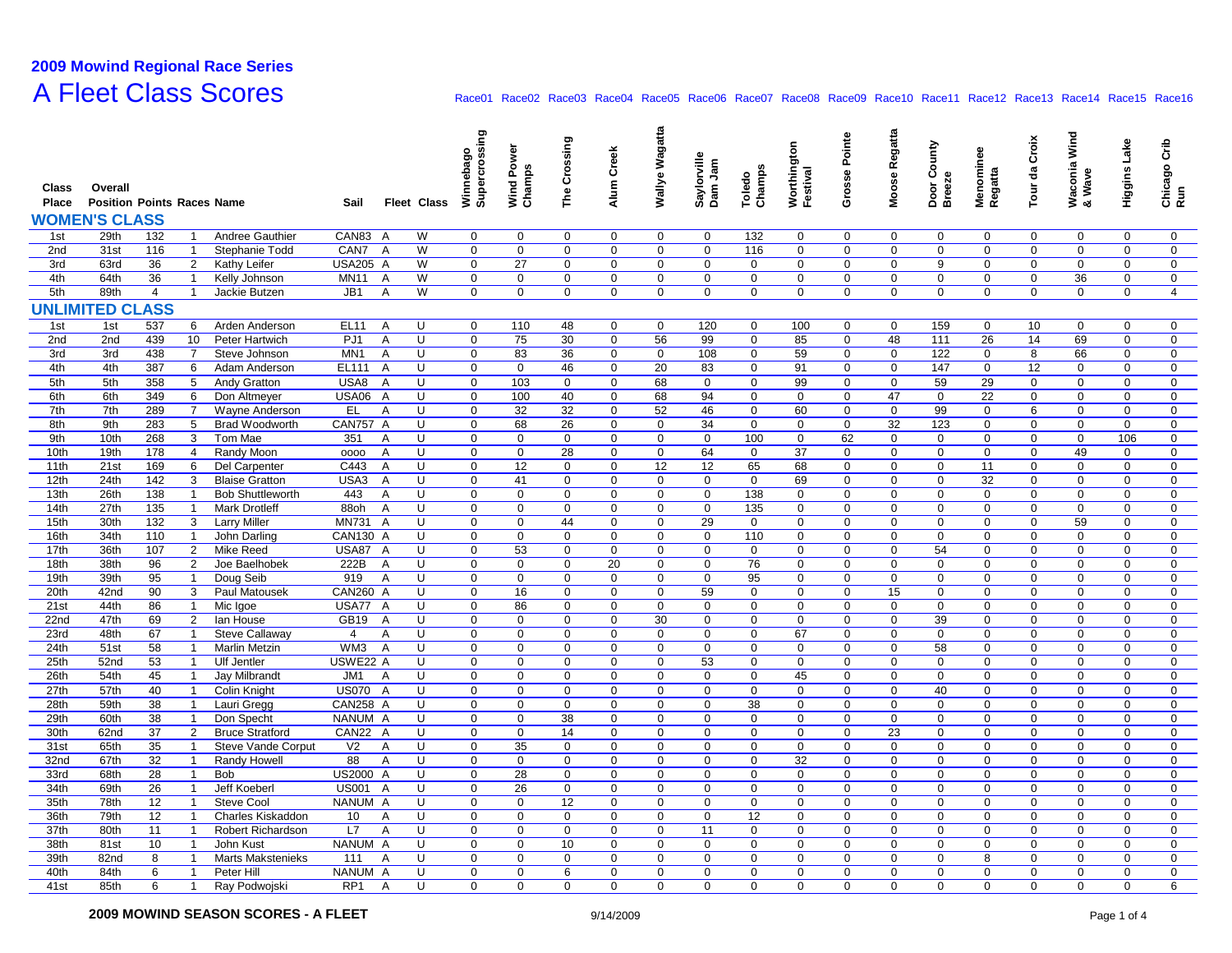## **2009 Mowind Regional Race Series A Fleet Class Scores**

| 42nd                     | 87th             | 4              |                              | Adam McCuskey          | NANUM A            | U                                     | $\mathbf 0$                   | 0                          | $\overline{4}$                | 0                          | 0                          | 0                       | $\mathbf 0$     | $\mathbf 0$                | $\mathbf 0$                   | $\mathbf 0$                | $\mathbf 0$                | 0                       | $\mathbf 0$                | $\mathbf 0$  | 0                          | $\mathbf 0$             |
|--------------------------|------------------|----------------|------------------------------|------------------------|--------------------|---------------------------------------|-------------------------------|----------------------------|-------------------------------|----------------------------|----------------------------|-------------------------|-----------------|----------------------------|-------------------------------|----------------------------|----------------------------|-------------------------|----------------------------|--------------|----------------------------|-------------------------|
| 43rd                     | 90th             | $\mathbf 0$    | $\mathbf 0$                  | Jeff Adamski           | USA23 A            | U                                     | 0                             | $\mathbf 0$                | $\mathbf 0$                   | $\mathbf 0$                | 0                          | 0                       | 0               | $\mathbf 0$                | $\mathbf 0$                   | $\mathbf 0$                | $\mathbf 0$                | $\mathbf 0$             | $\mathbf 0$                | $\mathbf 0$  | $\mathbf 0$                | $\mathbf 0$             |
| <b>LIMITED 8.5 CLASS</b> |                  |                |                              |                        |                    |                                       |                               |                            |                               |                            |                            |                         |                 |                            |                               |                            |                            |                         |                            |              |                            |                         |
| 1st                      | 8th              | 288            | $\overline{4}$               | Josh Woodworth         | <b>JW</b>          | $\overline{A}$                        | $\mathbf 0$                   | $\mathbf 0$                | 34                            | $\mathbf 0$                | $\Omega$                   | 91                      | $\mathbf{0}$    | $\mathbf{0}$               | $\mathbf 0$                   | $\overline{20}$            | 143                        | $\Omega$                | $\Omega$                   | $\mathbf{0}$ | $\Omega$                   | $\mathbf 0$             |
| 2nd                      | 13th             | 250            | $5\phantom{.0}$              | Ray Muller             | CAN81              | $\mathsf{A}$                          | $\mathbf 0$                   | $\mathbf 0$                | 18                            | 0                          | 0                          | $\mathbf 0$             | $\mathbf 0$     | 56                         | $\mathbf 0$                   | 38                         | 77                         | $\mathbf 0$             | $\mathbf 0$                | 61           | $\mathbf 0$                | $\mathbf 0$             |
| 3rd                      | 15th             | 239            | $\mathbf{3}$                 | <b>Tim Cleary</b>      | <b>WI71</b>        | $\mathsf{A}$<br>L                     | $\mathbf 0$                   | 92                         | $\mathbf 0$                   | 0                          | $\mathbf 0$                | $\mathbf 0$             | $\mathbf 0$     | $\mathbf 0$                | $\mathbf 0$                   | $\mathbf 0$                | 125                        | 22                      | $\mathbf 0$                | $\mathbf 0$  | $\mathbf 0$                | $\mathbf 0$             |
| 4th                      | 20th             | 170            | $\overline{4}$               | Magnus Zaunmueller     | MEZ                | $\mathsf{A}$<br>L                     | $\mathbf 0$                   | $\mathbf 0$                | $\mathbf 0$                   | 0                          | $\mathbf 0$                | 58                      | $\mathbf 0$     | 42                         | $\mathbf 0$                   | $\mathbf 0$                | 59                         | 11                      | $\mathbf 0$                | $\mathbf 0$  | $\mathbf 0$                | $\mathbf 0$             |
| 5th                      | 22 <sub>nd</sub> | 160            | $\overline{4}$               | Paul Sandstrom         | 158                | A<br>L                                | $\mathbf 0$                   | $\mathbf 0$                | $\mathbf 0$                   | 23                         | $\mathbf 0$                | $\mathbf 0$             | 50              | $\mathbf 0$                | 28                            | $\mathbf 0$                | $\mathbf 0$                | $\mathbf 0$             | $\mathbf 0$                | $\mathbf 0$  | 59                         | $\mathbf 0$             |
| 6th                      | 23rd             | 148            | $\overline{2}$               | Phil Sage              | <b>USA287 A</b>    | L                                     | $\pmb{0}$                     | $\mathbf 0$                | $\mathbf 0$                   | 37                         | $\mathsf 0$                | $\mathbf 0$             | 111             | $\mathbf 0$                | $\mathsf 0$                   | $\mathbf 0$                | $\mathbf 0$                | $\mathbf 0$             | $\mathbf 0$                | $\mathbf 0$  | $\mathbf 0$                | $\mathbf 0$             |
| 7th                      | 25th             | 140            | $\overline{2}$               | <b>Bruce Williams</b>  | 28                 | $\mathsf{A}$<br>L                     | $\mathbf 0$                   | $\mathbf 0$                | $\mathbf 0$                   | $\mathbf 0$                | $\mathbf 0$                | $\mathbf 0$             | 96              | $\mathbf 0$                | 44                            | $\mathbf 0$                | $\mathbf 0$                | 0                       | $\mathbf 0$                | $\mathbf 0$  | $\mathbf 0$                | $\mathbf 0$             |
| 8th                      | 28th             | 133            | 3                            | Alex Monroe            | 42                 | A                                     | 0                             | 21                         | $\mathbf 0$                   | 0                          | 32                         | $\mathbf 0$             | $\mathbf 0$     | 0                          | $\mathbf 0$                   | $\mathbf 0$                | 80                         | $\mathbf 0$             | $\mathbf 0$                | 0            | $\mathbf 0$                | $\mathbf 0$             |
| 9th                      | 32nd             | 112            | $\mathbf{1}$                 | Robin Shaw             | <b>WSZ</b>         | A                                     | $\mathbf 0$                   | $\mathbf 0$                | $\mathbf 0$                   | $\mathbf 0$                | $\mathbf 0$                | 112                     | $\mathbf 0$     | $\mathbf 0$                | $\mathbf 0$                   | $\mathbf 0$                | $\mathbf 0$                | $\mathbf 0$             | $\mathbf 0$                | $\mathbf 0$  | $\mathbf 0$                | $\mathbf 0$             |
| 10th                     | 37th             | 104            | $\overline{2}$               | Vojta Cervenka         | <b>USA69</b>       | $\overline{A}$                        | $\pmb{0}$                     | $\mathbf 0$                | 42                            | $\mathbf 0$                | 0                          | $\mathbf 0$             | $\mathbf 0$     | $\mathbf 0$                | $\mathbf 0$                   | $\mathbf 0$                | $\mathbf 0$                | $\mathbf 0$             | $\mathbf 0$                | 62           | $\mathbf 0$                | $\mathbf 0$             |
| 11th                     | 41st             | 92             | $\overline{2}$               | Roman Kaplan           | 11                 | Α<br>L                                | 0                             | $\mathbf 0$                | $\mathbf 0$                   | 0                          | $\mathbf 0$                | 0                       | $\mathbf 0$     | $\mathbf 0$                | $\mathbf 0$                   | $\mathbf 0$                | 60                         | 32                      | $\mathbf 0$                | $\mathbf 0$  | 0                          | 0                       |
| 12th                     | 45th             | 87             | $\overline{2}$               | Jack Wiley             | F1                 | A<br>L                                | $\overline{4}$                | 83                         | $\mathsf 0$                   | 0                          | 0                          | $\mathbf 0$             | $\mathbf 0$     | $\mathbf 0$                | $\mathbf 0$                   | $\mathbf 0$                | $\mathbf 0$                | 0                       | $\mathbf 0$                | 0            | $\mathbf 0$                | $\mathbf 0$             |
| 13th                     | 43rd             | 87             | 2                            | <b>Brad Petot</b>      | 818                | A<br>L                                | $\pmb{0}$                     | $\mathbf 0$                | $\mathbf 0$                   | 25                         | 0                          | 0                       | $\mathbf 0$     | $\mathbf 0$                | 62                            | $\mathbf 0$                | $\mathbf 0$                | $\mathbf 0$             | $\mathbf 0$                | $\mathbf 0$  | $\mathbf 0$                | $\mathbf 0$             |
| 14th                     | 46th             | 80             | $\mathbf{1}$                 | Don Wolanchuck         | <b>DW11</b>        | $\overline{A}$<br>L                   | $\mathbf 0$                   | $\Omega$                   | $\mathbf 0$                   | $\mathbf 0$                | $\mathbf 0$                | 0                       | $\mathbf 0$     | $\mathbf 0$                | 80                            | $\mathbf 0$                | $\mathbf 0$                | $\mathbf 0$             | $\mathbf 0$                | $\mathbf 0$  | $\mathbf 0$                | $\mathbf 0$             |
| 15th                     | 49th             | 66             | $\overline{2}$               | Jeff Boivin            |                    | Α                                     | $\pmb{0}$                     | $\Omega$                   | $\overline{0}$                | $\mathbf 0$                | 0                          | $\mathbf 0$             | $\overline{0}$  | 0                          | $\mathbf 0$                   | $\mathbf 0$                | 48                         | 18                      | $\mathsf 0$                | $\mathbf 0$  | $\mathbf 0$                | $\mathbf 0$             |
| 16th                     | 50th             | 63             | $\mathbf{1}$                 | <b>Steve Grody</b>     | <b>ZERO</b>        | $\overline{A}$                        | $\pmb{0}$                     | $\Omega$                   | $\mathbf 0$                   | $\mathbf 0$                | $\mathbf 0$                | 0                       | $\mathbf 0$     | $\mathbf 0$                | $\mathbf 0$                   | $\mathbf 0$                | $\mathbf 0$                | $\mathbf 0$             | $\mathsf 0$                | 0            | 63                         | $\mathbf 0$             |
| 17th                     | 53rd             | 46             | $\mathbf{1}$                 | Jeff Earnshaw          | JE                 | A                                     | 0                             | $\mathbf 0$                | $\mathbf 0$                   | $\mathbf 0$                | 0                          | $\mathbf 0$             | $\mathbf 0$     | $\mathbf 0$                | $\mathbf 0$                   | 46                         | $\mathbf 0$                | $\mathbf 0$             | $\mathbf 0$                | $\mathbf 0$  | $\mathbf 0$                | $\mathbf 0$             |
| 18th                     | 55th             | 45             | $\overline{1}$               | Mark Murray            | M1                 | $\overline{A}$                        | $\mathbf 0$                   | $\Omega$                   | $\mathbf 0$                   | $\mathbf 0$                | $\mathbf 0$                | $\mathbf 0$             | $\mathbf 0$     | $\mathbf 0$                | 45                            | $\mathbf 0$                | $\mathbf 0$                | $\mathbf 0$             | $\mathbf 0$                | $\mathbf 0$  | $\mathbf 0$                | $\Omega$                |
| 19th                     | 61st             | 38             | $\mathbf{1}$                 | Ron Troxel             | 711                | $\overline{A}$<br>$\mathbf{I}$        | $\mathbf 0$                   | $\Omega$                   | $\Omega$                      | $\Omega$                   | $\mathbf 0$                | $\Omega$                | $\mathbf 0$     | $\Omega$                   | $\Omega$                      | $\Omega$                   | $\mathbf 0$                | $\Omega$                | $\mathbf 0$                | $\Omega$     | 38                         | $\Omega$                |
| 20th                     | 66th             | 35             | $\mathbf{1}$                 | Reet Mae               | <b>CAN175 A</b>    |                                       | $\mathbf 0$                   | $\mathbf 0$                | $\mathbf 0$                   | $\mathbf 0$                | $\mathbf 0$                | $\mathbf 0$             | $\mathbf 0$     | $\mathbf 0$                | $\mathbf 0$                   | $\mathbf 0$                | $\mathbf 0$                | $\mathbf 0$             | $\mathbf 0$                | $\pmb{0}$    | 35                         | $\mathbf 0$             |
| 21st                     | 73rd             | 21             | 3                            | Arnie Cleveland        | 59                 | L<br>$\overline{A}$                   | 3                             | 5                          | $\mathbf 0$                   | $\mathbf 0$                | $\mathbf 0$                | $\mathbf 0$             | $\mathbf 0$     | 13                         | $\mathbf 0$                   | $\mathbf 0$                | $\mathbf 0$                | $\mathbf 0$             | $\mathbf 0$                | $\mathbf 0$  | $\mathbf 0$                | $\mathbf 0$             |
| 22nd                     | 75th             | 16             | $\mathbf{1}$                 | Dave Hopkins           | NANUM A            | L.                                    | $\mathbf 0$                   | $\mathbf 0$                | 16                            | $\mathbf 0$                | $\mathbf 0$                | $\mathbf 0$             | $\mathbf 0$     | $\mathbf 0$                | $\mathbf 0$                   | $\mathbf 0$                | $\mathbf 0$                | $\mathbf 0$             | $\mathbf 0$                | $\mathbf 0$  | $\mathbf 0$                | $\mathbf 0$             |
| 23rd                     | 83rd             | 8              | $\mathbf{1}$                 | Roger Mondale          | NANUM A            | $\mathsf{L}$                          | $\mathbf 0$                   | $\mathbf 0$                | 8                             | $\mathbf 0$                | $\mathbf 0$                | $\mathbf 0$             | $\mathbf{0}$    | $\mathbf 0$                | $\mathbf 0$                   | $\mathbf 0$                | $\mathbf 0$                | $\Omega$                | $\mathbf 0$                | $\Omega$     | $\mathbf 0$                | $\Omega$                |
| 24th                     | 86th             | $\sqrt{5}$     | $\mathbf{1}$                 | Allen Vollmer          | AV                 | A<br>L                                | $\mathbf 0$                   | $\mathbf 0$                | $\mathsf 0$                   | $\pmb{0}$                  | $\mathbf 0$                | $\mathbf 0$             | $\mathbf 0$     | $\mathbf 0$                | $5\phantom{.0}$               | $\mathbf 0$                | $\mathsf 0$                | $\mathbf 0$             | $\mathbf 0$                | $\mathbf 0$  | $\mathbf 0$                | $\mathbf 0$             |
| 25th                     | 88th             | $\overline{4}$ | $\overline{1}$               | Jerry Hofler           | JH                 | A<br>L                                | $\mathbf 0$                   | $\mathbf 0$                | $\mathbf 0$                   | $\mathbf 0$                | $\mathbf 0$                | $\mathbf 0$             | $\mathbf 0$     | $\mathbf 0$                | $\mathbf 0$                   | $\mathbf 0$                | $\mathbf 0$                | $\Omega$                | $\mathbf 0$                | 4            | $\mathbf 0$                | $\mathbf 0$             |
| <b>HYBRID CLASS</b>      |                  |                |                              |                        |                    |                                       |                               |                            |                               |                            |                            |                         |                 |                            |                               |                            |                            |                         |                            |              |                            |                         |
|                          |                  |                |                              |                        |                    |                                       |                               |                            |                               |                            |                            |                         |                 |                            |                               |                            |                            |                         |                            |              |                            |                         |
| 1st                      | 11th             | 268            | 3                            | Glendon Gardner        | <b>MIG</b>         | H<br>$\overline{A}$<br>$\overline{H}$ | $\mathbf 0$<br>$\overline{0}$ | $\mathbf 0$<br>$\Omega$    | $\mathbf 0$<br>$\overline{0}$ | $\mathbf 0$                | $\mathbf 0$                | $\mathbf 0$<br>$\Omega$ | 92              | $\mathbf 0$                | 68<br>$\overline{70}$         | $\mathbf 0$<br>$\Omega$    | $\mathbf 0$                | $\mathbf 0$<br>$\Omega$ | $\mathbf 0$                | $\mathbf 0$  | 108                        | $\mathbf 0$<br>$\Omega$ |
| 2nd                      | 12th             | 253            | 3                            | Nat Siddal             | <b>NAT</b>         | $\overline{A}$                        |                               |                            |                               | $\mathbf 0$                | $\mathbf 0$                |                         | 99              | $\mathbf 0$                |                               |                            | $\mathbf 0$                |                         | $\mathbf 0$                | $\mathbf 0$  | 84                         |                         |
| 3rd                      | 14th             | 245            | $\overline{4}$               | Scott Haas             | H                  | н<br>$\mathsf{A}$                     | $\mathbf 0$                   | $\mathbf 0$                | $\mathbf 0$                   | 35                         | $\mathbf 0$                | $\mathbf 0$             | 77              | $\mathbf 0$                | 49                            | $\mathbf 0$                | $\mathbf 0$                | $\mathbf 0$             | $\mathbf 0$                | 0            | 84                         | $\mathbf 0$             |
| 4th                      | 16th             | 233            | 3                            | Dave Chapman           | GL240 A            | H                                     | $\mathbf 0$                   | $\mathbf 0$                | $\mathbf 0$                   | $\mathbf 0$                | $\mathbf 0$                | $\mathbf 0$             | 79              | $\mathbf 0$                | 63                            | $\mathbf 0$                | $\mathbf 0$                | $\mathbf 0$             | $\mathbf 0$                | $\mathbf 0$  | 91                         | $\mathbf 0$             |
| 5th                      | 17th             | 224            | $\mathbf{3}$                 | Scott Fohey            | S <sub>1</sub>     | H<br>$\overline{A}$                   | $\mathbf 0$                   | $\mathbf 0$<br>$\Omega$    | $\mathbf 0$                   | $\mathbf 0$                | $\mathbf 0$                | $\mathbf 0$             | $\overline{71}$ | $\mathbf 0$                | 54                            | $\mathbf 0$                | $\mathbf 0$                | $\mathbf 0$             | $\mathbf 0$                | $\mathbf 0$  | 99                         | $\mathbf 0$             |
| 6th                      | 18th             | 209            | $\overline{2}$               | Chris Berry            | OH <sub>10</sub> A | H                                     | $\mathbf 0$                   |                            | $\mathbf 0$                   | $\mathbf 0$                | $\mathbf 0$                | $\mathbf 0$             | 97              | $\mathbf 0$                | $\mathbf 0$                   | $\Omega$                   | $\mathbf 0$                | $\Omega$                | $\mathbf 0$                | $\Omega$     | 112                        | $\Omega$                |
| 7th                      | 33rd             | 111            | $\overline{2}$               | Rod Clevender          | <b>US64</b>        | $\overline{A}$<br>H                   | $\mathbf 0$                   | $\mathbf 0$                | $\mathbf 0$                   | $\pmb{0}$                  | $\mathbf 0$                | $\mathbf 0$             | 90              | $\mathbf 0$                | $\mathbf 0$                   | $\mathbf 0$                | $\mathbf 0$                | $\mathbf 0$             | $\mathbf 0$                | $\mathbf 0$  | 21                         | $\mathbf 0$             |
| 8th                      | 35th             | 108            | 3                            | James Donahue          | <b>JDX</b>         | H<br>$\overline{A}$                   | $\mathbf 0$                   | $\mathbf 0$                | $\mathbf 0$                   | $\mathbf 0$                | $\mathbf 0$                | $\mathbf 0$             | 42              | $\mathbf 0$                | 29                            | $\mathbf 0$                | $\mathbf 0$                | $\mathbf 0$             | $\mathbf 0$                | $\mathbf 0$  | 37                         | $\mathbf 0$             |
| 9th                      | 40th             | 94             | $\mathbf{1}$                 | Dick Tillman           | $\mathsf{A}$       | H<br>$\mathsf{A}$                     | $\mathbf 0$                   | $\mathbf 0$                | $\mathbf 0$                   | $\mathbf 0$                | $\mathbf 0$                | $\mathbf 0$             | 94              | $\mathbf 0$                | $\mathbf 0$                   | $\mathbf 0$                | $\mathbf 0$                | $\mathbf 0$             | $\mathbf 0$                | $\mathbf 0$  | $\mathbf 0$                | $\mathbf 0$             |
| 10th<br>11th             | 56th<br>58th     | 42<br>39       | $\mathbf{1}$<br>$\mathbf{1}$ | Dennis Berngartner     | 57<br>U            | H<br>$\mathsf{A}$<br>H                | $\mathbf 0$<br>$\overline{0}$ | $\mathbf 0$<br>$\mathbf 0$ | $\mathbf 0$<br>$\mathbf 0$    | $\mathbf 0$<br>$\mathbf 0$ | $\mathbf 0$<br>$\mathbf 0$ | $\mathbf 0$             | 42<br>39        | $\mathbf 0$<br>$\mathbf 0$ | $\mathbf 0$<br>$\overline{0}$ | $\mathbf 0$<br>$\mathbf 0$ | $\mathbf 0$<br>$\mathbf 0$ | $\mathbf 0$             | $\mathbf 0$<br>$\mathbf 0$ | $\mathbf 0$  | $\mathbf 0$<br>$\mathbf 0$ | $\mathbf 0$<br>$\Omega$ |
|                          |                  |                |                              | <b>Garv Smith</b>      |                    | $\overline{A}$                        | $\overline{0}$                |                            |                               |                            |                            | $\mathbf 0$             |                 |                            |                               |                            |                            | $\mathbf 0$             |                            | $\mathbf 0$  |                            |                         |
| 12th                     | 71st             | 23             | 2                            | <b>Frank Murray</b>    | $\overline{9}$     | $\overline{H}$<br>A                   |                               | $\mathbf 0$                | $\mathbf 0$                   | $\mathbf 0$                | $\mathbf 0$                | $\mathbf 0$             | $\mathbf 0$     | $\mathbf 0$                | 10                            | $\mathbf{0}$               | $\mathbf 0$                | $\mathbf 0$             | $\mathbf 0$                | $\mathbf 0$  | 13                         | $\mathbf 0$             |
| 13th                     | 77th             | 14             | $\mathbf{1}$                 | <b>Neil Farrow</b>     | X5                 | H<br>$\mathsf{A}$                     | $\mathbf 0$<br>$\overline{0}$ | $\mathbf 0$                | $\mathbf 0$                   | $\mathbf 0$                | $\mathbf 0$                | $\mathbf 0$             | 14              | $\mathbf 0$                | $\mathbf 0$                   | $\mathbf 0$                | $\mathbf 0$                | 0                       | $\mathbf 0$                | $\mathbf 0$  | $\mathbf 0$                | $\mathbf 0$             |
| 14th<br>15th             | 91st             | $\mathbf 0$    | $\mathbf 0$                  | <b>Philip Defresne</b> | 12<br>RH           | H<br>A                                |                               | $\mathbf 0$                | $\mathbf 0$<br>$\overline{0}$ | $\mathbf 0$                | $\mathbf 0$                | $\mathbf 0$             | $\mathbf 0$     | $\mathbf 0$                | $\mathbf 0$                   | $\mathbf 0$                | $\mathbf 0$                | $\mathbf 0$             | $\mathbf 0$                | $\mathbf 0$  | $\mathbf 0$                | $\mathbf 0$             |
|                          | 92nd             | $\overline{0}$ | $\mathbf 0$                  | <b>Randy Howell</b>    |                    | $\overline{H}$<br>$\overline{A}$      | $\overline{0}$                | $\Omega$                   |                               | $\Omega$                   | $\mathbf 0$                | $\Omega$                | $\mathbf 0$     | $\mathbf 0$                | $\mathbf 0$                   | $\mathbf 0$                | $\mathbf 0$                | $\Omega$                | $\mathbf 0$                | $\Omega$     | $\mathbf 0$                | $\Omega$                |
| <b>FORMULA CLASS</b>     |                  |                |                              |                        |                    |                                       |                               |                            |                               |                            |                            |                         |                 |                            |                               |                            |                            |                         |                            |              |                            |                         |
| 1st                      | 70th             | 24             | $\mathbf{1}$                 | Rob Evans              | NANUM A            | F.                                    | $\mathbf 0$                   | $\mathbf 0$                | 24                            | $\mathbf{0}$               | $\mathbf 0$                | $\mathbf 0$             | $\mathbf 0$     | $\mathbf 0$                | $\mathbf{0}$                  | $\mathbf{0}$               | $\mathbf{0}$               | $\mathbf 0$             | $\mathbf 0$                | $\mathbf{0}$ | $\mathbf 0$                | $\mathbf 0$             |
| 2nd                      | 72nd             | 22             | $\mathbf{1}$                 | Jeff Cole              | NANUM A            | F                                     | $\mathbf 0$                   | $\mathbf 0$                | $\overline{22}$               | $\mathbf 0$                | $\mathbf 0$                | $\mathbf 0$             | $\mathbf 0$     | $\mathbf 0$                | $\mathbf 0$                   | $\mathbf 0$                | $\mathbf 0$                | $\mathbf 0$             | $\mathbf 0$                | $\mathbf 0$  | $\mathbf 0$                | $\mathbf 0$             |
| 3rd                      | 74th             | 20             | $\overline{1}$               | Jeff Hotvet            | NANUM A            | F.                                    | $\Omega$                      | $\Omega$                   | 20                            | $\Omega$                   | $\Omega$                   | $\Omega$                | $\mathbf 0$     | $\Omega$                   | $\Omega$                      | $\Omega$                   | $\mathbf 0$                | $\Omega$                | $\Omega$                   | $\Omega$     | $\Omega$                   | $\Omega$                |
| 4th                      | 76th             | 16             | $\overline{1}$               | Eric Rahnenfuehrer     | 136                | F<br>A                                | $\Omega$                      | $\Omega$                   | $\Omega$                      | $\Omega$                   | $\Omega$                   | $\Omega$                | $\Omega$        | 16                         | $\Omega$                      | $\Omega$                   | $\Omega$                   | $\Omega$                | $\Omega$                   | $\Omega$     | $\Omega$                   | $\Omega$                |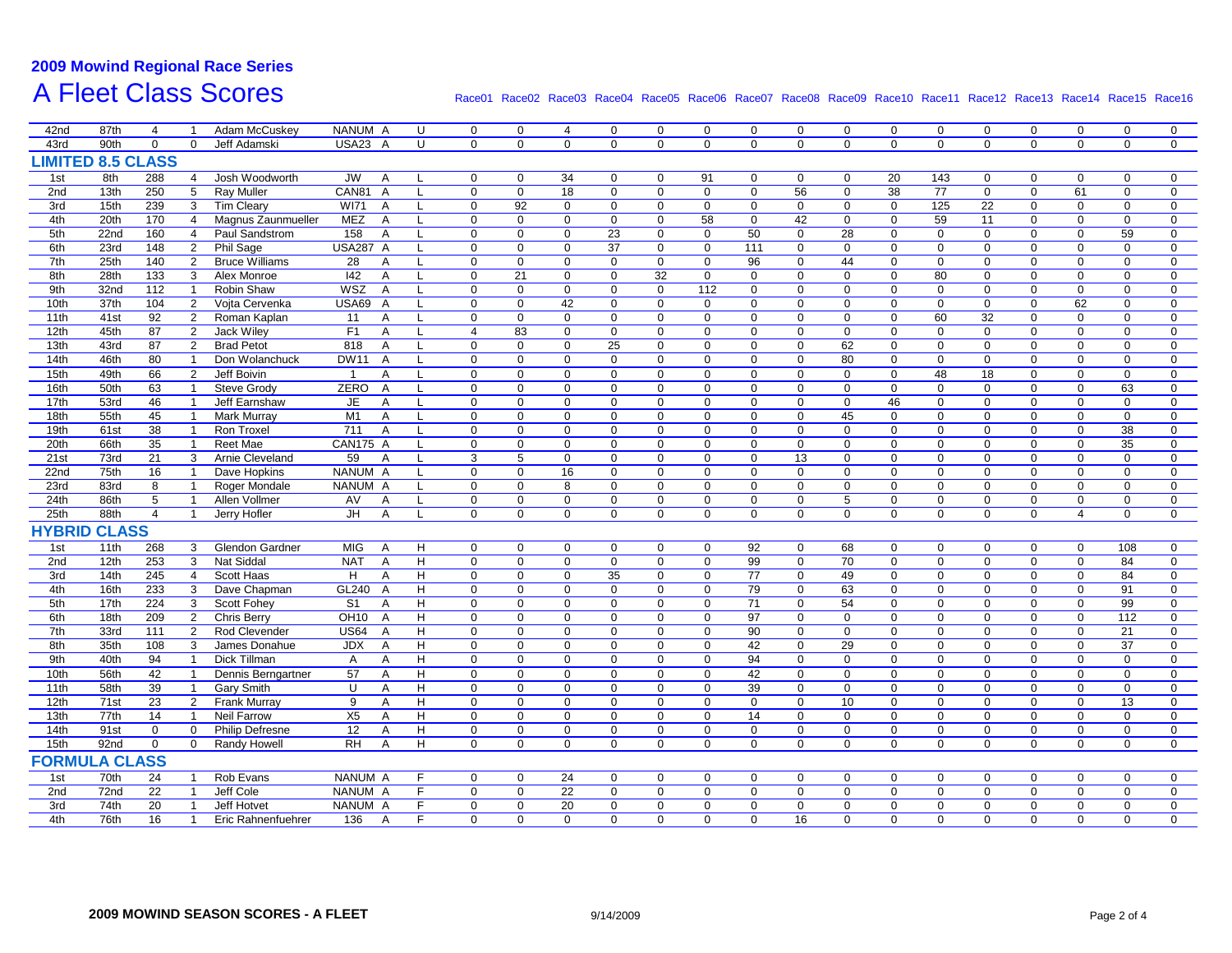# **2009 Mowind Regional Race Series A Fleet Overall**

| Overall                           |            |                      |                                 |                 |                         |                    | sing<br>Winnebag<br>Supercro | Power<br>Wind Pov<br>Champs | Crossing<br>۴è | Creek<br>Alum              | Wagatta<br>Wallye | Saylorville<br>Dam Jam | Toledo<br>Champs | Worthington<br>Festival | Pointe<br>Grosse | Regatta<br>Moose | Door County<br>Breeze | Menominee<br>Regatta | Croix<br>Tour da | Wind<br>/aconia \<br>Wave | Higgins Lake     | Crib<br>Chicago (<br>Run |
|-----------------------------------|------------|----------------------|---------------------------------|-----------------|-------------------------|--------------------|------------------------------|-----------------------------|----------------|----------------------------|-------------------|------------------------|------------------|-------------------------|------------------|------------------|-----------------------|----------------------|------------------|---------------------------|------------------|--------------------------|
| <b>Position Points Races Name</b> |            |                      |                                 | Sail            |                         | <b>Fleet Class</b> |                              |                             |                |                            |                   |                        |                  |                         |                  |                  |                       |                      |                  | ≥∝∝                       |                  |                          |
| 1st<br>2nd                        | 537<br>439 | 6                    | Arden Anderson                  | EL11<br>PJ1     | A<br>A                  | U<br>U             | 0<br>$\mathbf 0$             | 110<br>75                   | 48<br>30       | $\mathbf 0$<br>$\mathbf 0$ | $\mathbf 0$<br>56 | 120<br>99              | 0<br>0           | 100<br>85               | $\mathbf 0$<br>0 | 0<br>48          | 159<br>111            | 0<br>26              | 10<br>14         | 0<br>69                   | 0<br>$\mathbf 0$ | 0<br>$\mathbf 0$         |
| 3rd                               | 438        | 10<br>$\overline{7}$ | Peter Hartwich<br>Steve Johnson | MN <sub>1</sub> | A                       | U                  | $\mathbf 0$                  | 83                          | 36             | $\mathbf 0$                | $\mathbf 0$       | 108                    | $\Omega$         | 59                      | $\Omega$         | $\mathbf 0$      | 122                   | $\mathbf 0$          | 8                | 66                        | $\mathbf 0$      | $\mathbf 0$              |
| 4th                               | 387        | 6                    | Adam Anderson                   | EL111           | $\overline{A}$          | U                  | $\mathbf 0$                  | $\mathbf 0$                 | 46             | $\mathbf 0$                | 20                | 83                     | $\mathbf 0$      | 91                      | $\mathbf 0$      | $\mathbf 0$      | 147                   | $\mathbf 0$          | 12               | $\mathbf 0$               | $\mathbf 0$      | $\mathbf 0$              |
| 5th                               | 358        | 5                    | Andy Gratton                    | USA8            | $\overline{A}$          | U                  | $\mathbf{0}$                 | 103                         | $\mathbf 0$    | $\mathbf 0$                | 68                | $\mathbf{0}$           | $\mathbf 0$      | 99                      | $\mathbf 0$      | $\mathbf 0$      | 59                    | 29                   | $\mathbf 0$      | $\Omega$                  | $\mathbf 0$      | $\mathbf 0$              |
| 6th                               | 349        | 6                    | Don Altmeyer                    | <b>USA06</b>    | A                       | U                  | $\mathbf{0}$                 | 100                         | 40             | $\mathbf 0$                | 68                | 94                     | $\mathbf 0$      | $\mathbf 0$             | $\mathbf 0$      | 47               | $\mathbf 0$           | 22                   | $\mathbf 0$      | $\mathbf 0$               | 0                | $\mathbf 0$              |
| 7th                               | 289        | $\overline{7}$       | Wayne Anderson                  | EL              | Α                       | U                  | $\mathbf 0$                  | 32                          | 32             | $\mathbf 0$                | 52                | 46                     | $\mathbf 0$      | 60                      | $\mathbf 0$      | $\mathbf 0$      | 99                    | 0                    | 6                | $\mathbf 0$               | 0                | 0                        |
| 8th                               | 288        | $\overline{4}$       | Josh Woodworth                  | JW              | A                       | L                  | 0                            | $\mathbf 0$                 | 34             | $\mathbf 0$                | $\mathbf 0$       | 91                     | $\mathbf 0$      | $\mathbf 0$             | 0                | 20               | 143                   | $\mathbf 0$          | 0                | $\mathbf 0$               | $\mathbf 0$      | $\mathbf 0$              |
| 9th                               | 283        | 5                    | <b>Brad Woodworth</b>           | <b>CAN757 A</b> |                         | U                  | $\mathbf 0$                  | 68                          | 26             | $\mathbf 0$                | $\mathbf 0$       | 34                     | $\mathbf 0$      | $\mathbf 0$             | $\mathbf 0$      | 32               | 123                   | $\mathbf 0$          | $\Omega$         | $\mathbf 0$               | $\mathbf 0$      | $\mathbf 0$              |
| 10th                              | 268        | 3                    | Tom Mae                         | 351             | A                       | U                  | $\mathbf 0$                  | $\Omega$                    | $\mathbf 0$    | $\mathbf 0$                | $\mathbf 0$       | $\mathbf 0$            | 100              | $\mathbf 0$             | 62               | $\mathbf 0$      | $\mathbf 0$           | $\mathbf 0$          | $\mathbf 0$      | $\mathbf 0$               | 106              | $\mathbf 0$              |
| 11th                              | 268        | 3                    | Glendon Gardner                 | <b>MIG</b>      | A                       | H                  | $\mathbf 0$                  | $\mathbf 0$                 | $\mathbf 0$    | $\mathbf 0$                | $\mathbf 0$       | $\mathbf 0$            | 92               | $\mathbf 0$             | 68               | $\mathbf 0$      | $\mathbf 0$           | $\mathbf 0$          | $\mathbf 0$      | $\mathbf 0$               | 108              | $\mathbf 0$              |
| 12th                              | 253        | 3                    | <b>Nat Siddal</b>               | <b>NAT</b>      | $\overline{\mathsf{A}}$ | H                  | $\mathbf 0$                  | $\mathbf 0$                 | $\mathbf 0$    | $\mathbf 0$                | $\mathbf 0$       | $\mathbf{0}$           | 99               | $\mathbf 0$             | 70               | $\mathbf 0$      | $\mathbf 0$           | $\pmb{0}$            | $\mathbf 0$      | $\mathbf 0$               | 84               | $\mathbf 0$              |
| 13th                              | 250        | 5                    | <b>Ray Muller</b>               | CAN81           | A                       | L                  | $\mathbf 0$                  | $\mathbf 0$                 | 18             | $\mathbf 0$                | $\mathbf 0$       | $\mathbf 0$            | $\mathbf 0$      | 56                      | $\mathbf 0$      | 38               | 77                    | $\mathbf 0$          | 0                | 61                        | $\mathbf 0$      | 0                        |
| 14th                              | 245        | $\overline{4}$       | <b>Scott Haas</b>               | H               | A                       | H                  | $\mathbf 0$                  | $\mathbf 0$                 | $\mathbf 0$    | 35                         | $\mathbf 0$       | $\mathbf 0$            | 77               | $\mathbf 0$             | 49               | $\mathbf 0$      | $\mathbf 0$           | $\mathbf 0$          | 0                | $\mathbf 0$               | 84               | $\mathbf 0$              |
| 15th                              | 239        | 3                    | <b>Tim Cleary</b>               | WI71            | $\overline{A}$          | L                  | $\mathbf 0$                  | 92                          | $\mathbf 0$    | $\mathbf 0$                | $\mathbf 0$       | $\mathbf 0$            | $\mathbf 0$      | $\mathbf 0$             | $\Omega$         | $\mathbf 0$      | 125                   | 22                   | $\mathbf 0$      | $\mathbf 0$               | $\mathbf 0$      | $\mathbf 0$              |
| 16th                              | 233        | 3                    | Dave Chapman                    | GL240           | $\overline{A}$          | H                  | $\mathbf 0$                  | $\mathbf 0$                 | $\mathbf 0$    | $\mathbf 0$                | $\mathbf 0$       | $\mathbf 0$            | 79               | $\mathbf 0$             | 63               | $\mathbf 0$      | $\mathbf 0$           | $\mathbf 0$          | $\mathbf 0$      | $\mathbf 0$               | 91               | $\mathbf 0$              |
| 17th                              | 224        | 3                    | <b>Scott Fohey</b>              | S <sub>1</sub>  | A                       | H                  | $\mathbf 0$                  | $\mathbf 0$                 | $\mathbf 0$    | $\mathbf 0$                | $\mathbf 0$       | $\mathbf{0}$           | 71               | $\mathbf 0$             | 54               | $\mathbf 0$      | $\mathbf 0$           | $\mathbf 0$          | $\mathbf 0$      | $\mathbf 0$               | 99               | $\mathbf 0$              |
| 18th                              | 209        | $\overline{2}$       | Chris Berry                     | <b>OH10</b>     | $\overline{A}$          | H                  | $\mathbf 0$                  | $\mathbf 0$                 | $\mathbf 0$    | $\mathbf 0$                | $\mathbf 0$       | $\mathbf 0$            | 97               | $\mathbf 0$             | $\mathbf 0$      | $\mathbf 0$      | $\mathbf 0$           | $\mathbf 0$          | $\mathbf 0$      | $\mathbf 0$               | 112              | $\mathbf 0$              |
| 19th                              | 178        | $\overline{4}$       | Randy Moon                      | 0000            | Α                       | U                  | $\mathbf 0$                  | $\mathbf 0$                 | 28             | $\mathbf 0$                | $\mathbf 0$       | 64                     | $\mathbf 0$      | 37                      | $\mathbf 0$      | $\mathbf 0$      | $\mathbf 0$           | $\mathbf 0$          | $\mathbf 0$      | 49                        | 0                | $\mathbf 0$              |
| 20th                              | 170        | 4                    | Magnus Zaunmueller              | <b>MEZ</b>      | A                       | L                  | 0                            | $\mathbf 0$                 | 0              | $\mathbf 0$                | 0                 | 58                     | 0                | 42                      | 0                | $\mathbf 0$      | 59                    | 11                   | 0                | $\mathbf 0$               | 0                | $\mathbf 0$              |
| 21st                              | 169        | 6                    | <b>Del Carpenter</b>            | C443            | $\overline{A}$          | U                  | $\mathbf 0$                  | 12                          | $\mathbf 0$    | $\mathbf 0$                | 12                | 12                     | 65               | 68                      | $\mathbf 0$      | $\mathbf 0$      | $\mathbf 0$           | 11                   | $\mathbf 0$      | $\mathbf 0$               | $\mathbf 0$      | $\mathbf 0$              |
| 22nd                              | 160        | $\overline{4}$       | Paul Sandstrom                  | 158             | $\overline{A}$          | L                  | $\Omega$                     | $\Omega$                    | $\mathbf 0$    | 23                         | $\mathbf 0$       | $\mathbf 0$            | 50               | $\mathbf 0$             | 28               | $\mathbf 0$      | $\mathbf 0$           | $\mathbf 0$          | $\mathbf 0$      | $\Omega$                  | 59               | $\mathbf 0$              |
| 23rd                              | 148        | $\overline{2}$       | Phil Sage                       | <b>USA287 A</b> |                         | L                  | $\mathbf 0$                  | $\mathbf 0$                 | $\mathbf 0$    | 37                         | $\mathbf 0$       | $\mathbf 0$            | 111              | $\mathbf 0$             | 0                | 0                | $\mathbf 0$           | $\mathbf 0$          | $\mathbf 0$      | $\mathbf 0$               | 0                | 0                        |
| 24th                              | 142        | 3                    | <b>Blaise Gratton</b>           | USA3            | $\overline{\mathsf{A}}$ | U                  | $\mathbf 0$                  | 41                          | $\mathbf 0$    | $\mathbf 0$                | $\mathbf 0$       | $\mathbf{0}$           | $\mathbf 0$      | 69                      | $\mathbf 0$      | $\mathbf 0$      | $\mathbf 0$           | 32                   | $\mathbf 0$      | $\mathbf 0$               | $\mathbf 0$      | $\mathbf 0$              |
| 25th                              | 140        | $\overline{2}$       | <b>Bruce Williams</b>           | 28              | Α                       | L                  | $\mathbf 0$                  | $\mathbf 0$                 | $\mathbf 0$    | $\mathbf 0$                | $\mathbf 0$       | $\mathbf 0$            | 96               | $\mathbf 0$             | 44               | $\mathbf 0$      | $\mathbf 0$           | $\mathbf 0$          | $\mathbf 0$      | $\mathbf 0$               | $\mathbf 0$      | $\mathbf 0$              |
| 26th                              | 138        | -1                   | <b>Bob Shuttleworth</b>         | 443             | A                       | U                  | $\mathbf 0$                  | $\mathbf 0$                 | $\mathbf 0$    | $\mathbf 0$                | 0                 | 0                      | 138              | $\mathbf 0$             | $\mathbf 0$      | $\mathbf 0$      | 0                     | $\mathbf 0$          | 0                | $\mathbf 0$               | $\mathbf 0$      | $\mathbf 0$              |
| 27th                              | 135        | $\overline{1}$       | <b>Mark Drotleff</b>            | 88oh            | $\overline{A}$          | U                  | $\mathbf 0$                  | $\mathbf 0$                 | $\mathbf 0$    | $\mathbf 0$                | $\mathbf 0$       | $\mathbf{0}$           | 135              | $\mathbf 0$             | $\Omega$         | $\mathbf 0$      | $\mathbf 0$           | $\mathbf 0$          | $\mathbf 0$      | $\mathbf 0$               | $\mathbf 0$      | $\mathbf 0$              |
| 28th                              | 133        | 3                    | Alex Monroe                     | 142             | $\overline{A}$          | $\mathsf{L}$       | $\mathbf 0$                  | 21                          | $\mathbf 0$    | $\mathbf 0$                | 32                | $\mathbf 0$            | $\mathbf 0$      | $\mathbf 0$             | $\mathbf 0$      | $\mathbf 0$      | 80                    | $\mathbf 0$          | $\mathbf 0$      | $\mathbf 0$               | $\mathbf 0$      | $\mathbf 0$              |
| 29th                              | 132        | $\overline{1}$       | Andree Gauthier                 | CAN83           | $\overline{A}$          | W                  | $\mathbf 0$                  | $\mathbf 0$                 | $\mathbf 0$    | $\mathbf 0$                | $\mathbf 0$       | $\mathbf 0$            | 132              | $\mathbf 0$             | $\mathbf 0$      | $\mathbf 0$      | $\mathbf 0$           | $\mathbf 0$          | $\mathbf 0$      | $\mathbf 0$               | $\mathbf 0$      | $\mathbf 0$              |
| 30th                              | $132$      | 3                    | <b>Larry Miller</b>             | <b>MN731</b>    | $\overline{A}$          | U                  | $\mathbf 0$                  | $\mathbf 0$                 | 44             | $\mathbf 0$                | $\mathbf 0$       | 29                     | $\mathbf 0$      | $\mathbf 0$             | $\mathbf 0$      | $\mathbf 0$      | $\mathbf 0$           | $\mathbf 0$          | $\mathbf 0$      | 59                        | 0                | $\mathbf 0$              |
| 31st                              | 116        | $\overline{1}$       | Stephanie Todd                  | CAN7            | A                       | W                  | 0                            | $\mathbf 0$                 | $\mathbf 0$    | $\mathbf 0$                | 0                 | 0                      | 116              | 0                       | 0                | $\mathbf 0$      | $\mathbf 0$           | $\mathbf 0$          | 0                | $\mathbf 0$               | 0                | $\mathbf 0$              |
| 32nd                              | 112        | $\overline{1}$       | Robin Shaw                      | WSZ             | A                       | L                  | 0                            | $\mathbf 0$                 | $\mathbf 0$    | $\mathbf 0$                | $\mathbf 0$       | 112                    | 0                | $\mathbf 0$             | 0                | $\mathbf 0$      | 0                     | $\mathbf 0$          | 0                | $\mathbf 0$               | $\mathbf 0$      | 0                        |
| 33rd                              | 111        | $\overline{2}$       | Rod Clevender                   | <b>US64</b>     | $\overline{A}$          | H                  | $\mathbf 0$                  | $\mathbf 0$                 | $\mathbf 0$    | $\mathbf 0$                | $\mathbf 0$       | $\mathbf 0$            | 90               | $\mathbf 0$             | $\mathbf 0$      | $\mathbf 0$      | $\mathbf 0$           | $\mathbf 0$          | $\mathbf 0$      | $\mathbf 0$               | 21               | $\mathbf 0$              |
| 34th                              | 110        | $\overline{1}$       | John Darling                    | CAN130 A        |                         | U                  | $\mathbf 0$                  | $\mathbf 0$                 | $\mathbf 0$    | $\mathbf 0$                | $\mathbf 0$       | $\mathbf 0$            | 110              | $\mathbf 0$             | 0                | $\mathbf 0$      | $\mathbf 0$           | $\mathbf 0$          | $\mathbf 0$      | $\mathbf 0$               | $\mathbf 0$      | $\mathbf 0$              |
| 35th                              | 108        | 3                    | James Donahue                   | <b>JDX</b>      | $\overline{A}$          | H                  | $\mathbf{0}$                 | $\mathbf 0$                 | $\mathbf 0$    | $\mathbf 0$                | $\mathbf{0}$      | $\mathbf 0$            | 42               | $\mathbf 0$             | 29               | 0                | $\mathbf 0$           | $\mathbf 0$          | $\mathbf 0$      | $\mathbf 0$               | 37               | $\mathbf 0$              |
| 36th                              | 107        | $\overline{2}$       | Mike Reed                       | <b>USA87</b>    | $\overline{A}$          | U                  | $\mathbf 0$                  | 53                          | $\mathbf 0$    | $\mathbf 0$                | 0                 | $\mathbf 0$            | $\mathbf 0$      | $\mathbf 0$             | $\mathbf 0$      | $\mathbf 0$      | 54                    | $\pmb{0}$            | $\mathbf 0$      | $\mathbf 0$               | 0                | $\mathbf 0$              |
| 37th                              | 104        | 2                    | Vojta Cervenka                  | <b>USA69</b>    | $\overline{A}$          | L                  | $\mathbf 0$                  | $\mathbf 0$                 | 42             | $\mathbf 0$                | $\mathbf 0$       | $\mathbf 0$            | $\mathbf 0$      | 0                       | $\mathbf 0$      | $\mathbf 0$      | $\mathbf 0$           | $\mathbf 0$          | $\mathbf 0$      | 62                        | $\mathbf 0$      | 0                        |
| 38th                              | 96         | 2                    | Joe Baelhobek                   | 222B            | A                       | U                  | $\mathbf 0$                  | $\mathbf 0$                 | $\mathbf 0$    | 20                         | $\mathbf 0$       | $\mathbf 0$            | 76               | $\mathbf 0$             | $\mathbf 0$      | $\mathbf 0$      | $\mathbf 0$           | $\mathbf 0$          | 0                | $\mathbf 0$               | $\mathbf 0$      | $\mathbf 0$              |
| 39th                              | 95         | $\overline{1}$       | Doug Seib                       | 919             | $\overline{A}$          | U                  | $\mathbf 0$                  | $\Omega$                    | $\mathbf 0$    | $\mathbf 0$                | $\mathbf 0$       | $\mathbf 0$            | 95               | $\mathbf 0$             | $\Omega$         | $\mathbf 0$      | $\mathbf 0$           | $\mathbf 0$          | $\mathbf 0$      | $\mathbf 0$               | $\mathbf 0$      | $\mathbf 0$              |
| 40th                              | 94         | $\overline{1}$       | Dick Tillman                    | Α               | A                       | H                  | $\mathbf 0$                  | $\mathbf 0$                 | $\mathbf 0$    | $\mathbf 0$                | $\mathbf 0$       | $\mathbf 0$            | 94               | $\mathbf 0$             | $\mathbf 0$      | $\mathbf 0$      | $\mathbf 0$           | $\mathbf 0$          | $\mathbf 0$      | $\mathbf 0$               | $\mathbf 0$      | $\mathbf 0$              |
| 41st                              | 92         | $\overline{2}$       | Roman Kaplan                    | 11              | A                       | L                  | $\mathbf{0}$                 | $\mathbf 0$                 | $\mathbf 0$    | $\mathbf 0$                | $\mathbf 0$       | $\mathbf{0}$           | $\mathbf 0$      | $\mathbf 0$             | $\mathbf 0$      | $\mathbf 0$      | 60                    | 32                   | $\mathbf 0$      | $\mathbf 0$               | $\mathbf 0$      | $\mathbf 0$              |
| 42nd                              | 90         | 3                    | Paul Matousek                   | <b>CAN260 A</b> |                         | U                  | $\mathbf 0$                  | 16                          | $\mathbf 0$    | $\mathbf 0$                | $\mathbf 0$       | 59                     | 0                | $\mathbf 0$             | $\mathbf 0$      | 15               | $\mathbf 0$           | $\mathbf 0$          | $\mathbf 0$      | $\mathbf 0$               | 0                | $\mathbf 0$              |
| 45th                              | 87         | $\overline{2}$       | Jack Wiley                      | F <sub>1</sub>  | Α                       | L                  | $\overline{4}$               | 83                          | $\mathbf 0$    | $\mathbf 0$                | 0                 | $\mathbf 0$            | $\mathbf 0$      | $\mathbf 0$             | 0                | $\mathbf 0$      | $\mathbf 0$           | $\mathbf 0$          | 0                | $\mathbf 0$               | 0                | $\mathbf 0$              |
| 43rd                              | 87         | $\overline{2}$       | <b>Brad Petot</b>               | 818             | A                       | L                  | 0                            | $\mathbf 0$                 | $\mathbf 0$    | 25                         | $\mathbf 0$       | 0                      | 0                | $\mathbf 0$             | 62               | $\mathbf 0$      | $\mathbf 0$           | $\mathbf 0$          | 0                | $\mathbf 0$               | $\mathbf 0$      | $\mathbf 0$              |
| 44th                              | 86         | $\overline{1}$       | Mic Igoe                        | USA77           | A                       | U                  | $\mathbf 0$                  | 86                          | $\mathbf 0$    | $\mathbf 0$                | $\mathbf 0$       | $\mathbf 0$            | $\mathbf 0$      | $\mathbf 0$             | $\mathbf 0$      | $\mathbf 0$      | $\mathbf 0$           | $\mathbf 0$          | $\mathbf 0$      | $\mathbf 0$               | 0                | $\mathbf 0$              |
| 46th                              | 80         | $\overline{1}$       | Don Wolanchuck                  | <b>DW11</b>     | A                       | $\mathsf{L}$       | $\mathbf 0$                  | $\Omega$                    | $\mathbf 0$    | $\mathbf 0$                | $\mathbf 0$       | $\mathbf 0$            | $\mathbf 0$      | $\mathbf 0$             | 80               | $\mathbf 0$      | $\mathbf 0$           | $\Omega$             | $\mathbf 0$      | $\Omega$                  | $\mathbf 0$      | $\mathbf 0$              |
| 47th                              | 69         | $\overline{2}$       | lan House                       | <b>GB19</b>     | A                       | $\cup$             | $\Omega$                     | $\Omega$                    | $\Omega$       | $\Omega$                   | 30                | $\Omega$               | $\Omega$         | $\Omega$                | $\Omega$         | $\Omega$         | 39                    | $\Omega$             | $\Omega$         | $\Omega$                  | $\mathbf 0$      | $\Omega$                 |